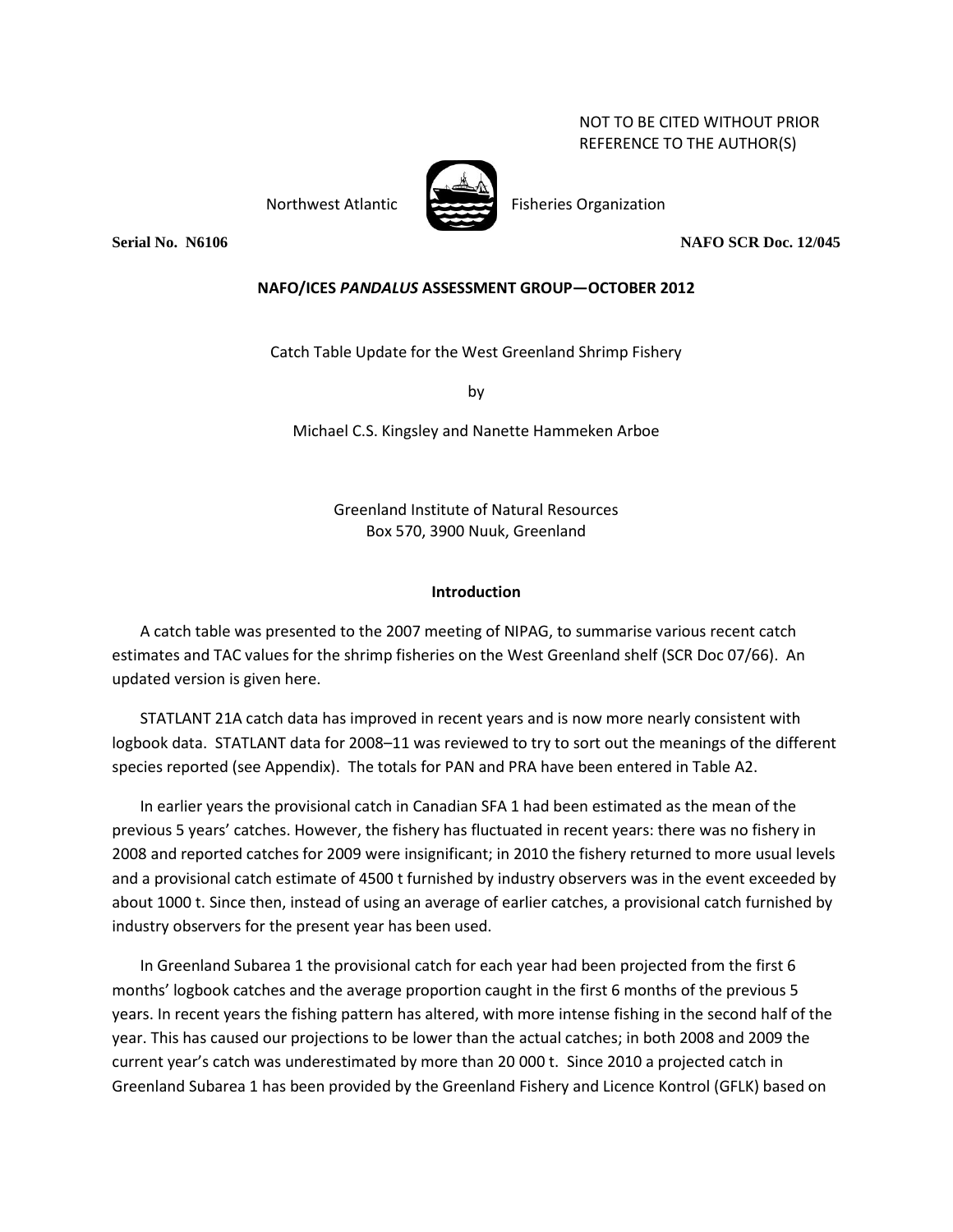cumulative catches from logbooks for the Greenlandic and EU fleets for the current year compared with past years (Fig. 1).



Cumulative transactions to day 210 show 2012 to be falling between the catch trends of 2002 and 2011 (Fig. 1).

Fig. 1. Northern Shrimp in West Greenland: cumulative transactions over the year, 1999–2012. (With thanks to Mads Rossing Lund of GFLK.)

## **Acknowledgements**

We thank Mads Rossing Lund of the Greenland Fishery and Licence Control (GFLK) for providing the data and figure on cumulative catches for the Greenlandic fleet and Tim Siferd from the Canadian Department of Fisheries and Oceans (DFO) for providing the information on the catches in 2011 for the Canadian fleet.

## **References**

KINGSLEY, M.C.S 2007. Catches of Northern Shrimp (*Pandalus borealis*) off West Greenland, 1999-2006. NAFO SCR Doc. 07/66, Ser. No. 5451. 4 pp.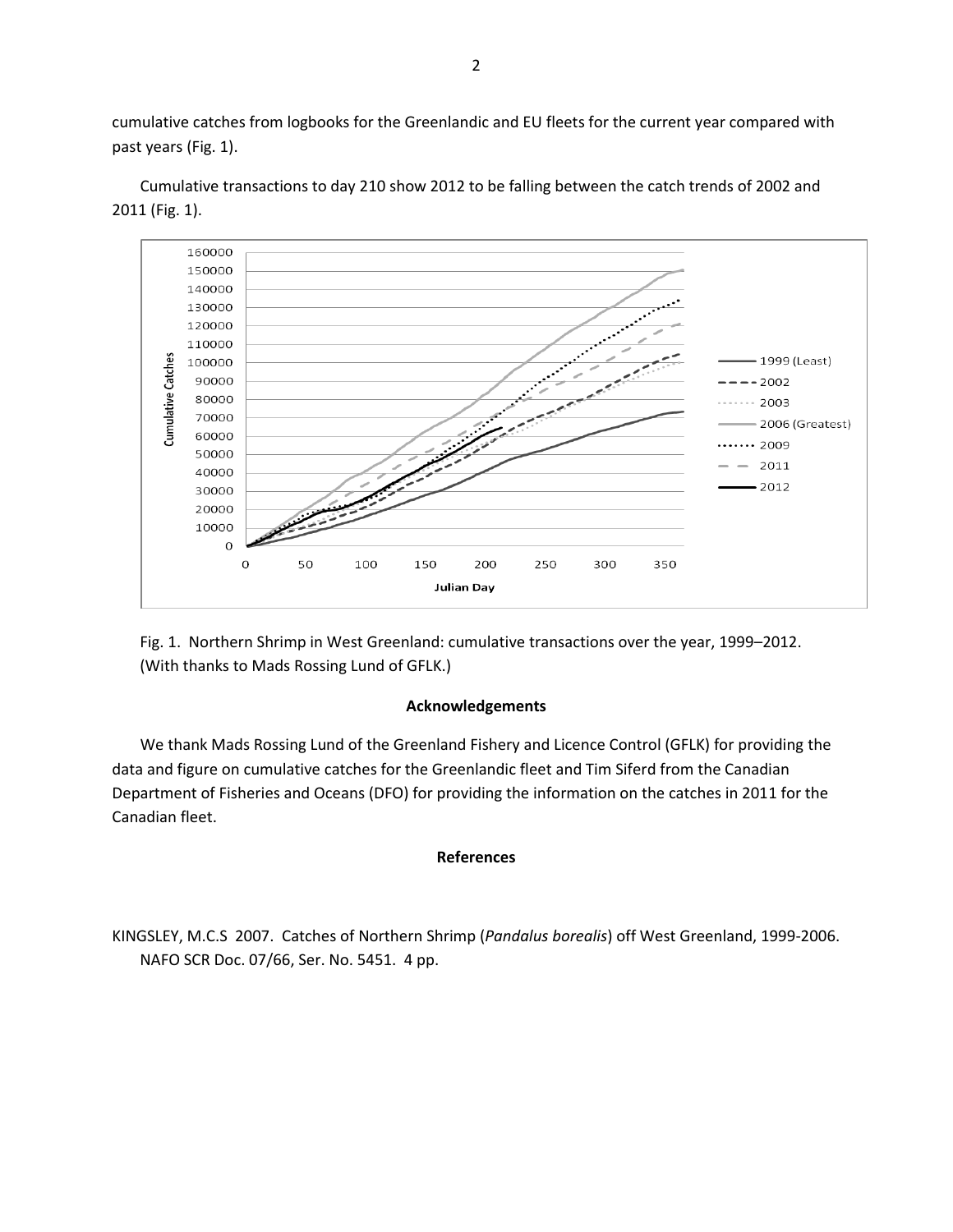| Source (date last fetched)                    | 2004     | 2005     | 2006     | 2007     | 2008        | 2009     | 2010     | 2011     | 2012               |
|-----------------------------------------------|----------|----------|----------|----------|-------------|----------|----------|----------|--------------------|
| GFLK <sup>+</sup> year (12-09-17) (SA 1)      | 119 942  | 129 647  | 127 327  | 123 126  | 132 213     | 120 024  | 114 314  | 117.818  |                    |
| STATLANT <sup>#</sup> (SA1) (12-09-16)        | 142 311  | 149 978  | 153 188  | 142 245  | 148 550     | 133 561  | 123 973  | 121 207  |                    |
| Logbooks, SA 1 $(12-09-11)^+$                 | 135 212  | 147687   | 150 533  | 139 657  | 153 889     | 135 029  | 128 108  | 122 655  |                    |
| STATLANT <sup>#</sup> (0A) (12-09-16)         | 6861     | 6410     | 3788     | 1878     | $\mathbf 0$ | 429      | 5206     | 859      |                    |
| DFO quota report SFA1 <sup>§</sup> (12-09-15) | 7021     | 6921     | 4127     | 1945     | 0           | 220      | 5882     | 1296     | $0^*$              |
| DFO, Observer logbooks <sup>¤</sup>           | 7209     | 6088     | 3589     | 2024     | 0           | 167      | 5326     | 1330     |                    |
| Total Catch for 2012 Assessment               | 149 347s | 156 899s | 157 315s | 144 190s | 153 889/    | 135 458/ | 133 990/ | 123 985/ | 110 000p           |
| Total Catch for 2011 Assessment               | 149 347s | 156 899s | 157 315s | 144 190s | 153 889/    | 135 458/ | 133 986/ | 126 000p |                    |
| Total Catch for 2010 Assessment               | 149 347s | 156 899s | 157 315s | 144 190s | 152 749/    | 134 890/ | 138 500p |          |                    |
| Total Catch for 2009 Assessment               | 149 347s | 156 899s | 157 315s | 144 190s | 152 749/    | 108 812p |          |          |                    |
| <b>TACs</b>                                   |          |          |          |          |             |          |          |          |                    |
| Total Greenland SA1 & SFA1                    |          |          |          |          |             |          |          |          | $105\,000^\nabla$  |
| Greenland set-aside for Canada                |          |          |          |          |             |          |          |          | $3325^{\nabla}$    |
| Greenland SA1 offshore                        | 75 452   | 74 100   | 74 100   | 74 100   | 70 281      | 59 0 25  | 60 525   | 68 400   | 55 675 $^{\nabla}$ |

Table 1: Annual catch and TAC data (mt) for the fishery for Northern Shrimp on the West Greenland shelf.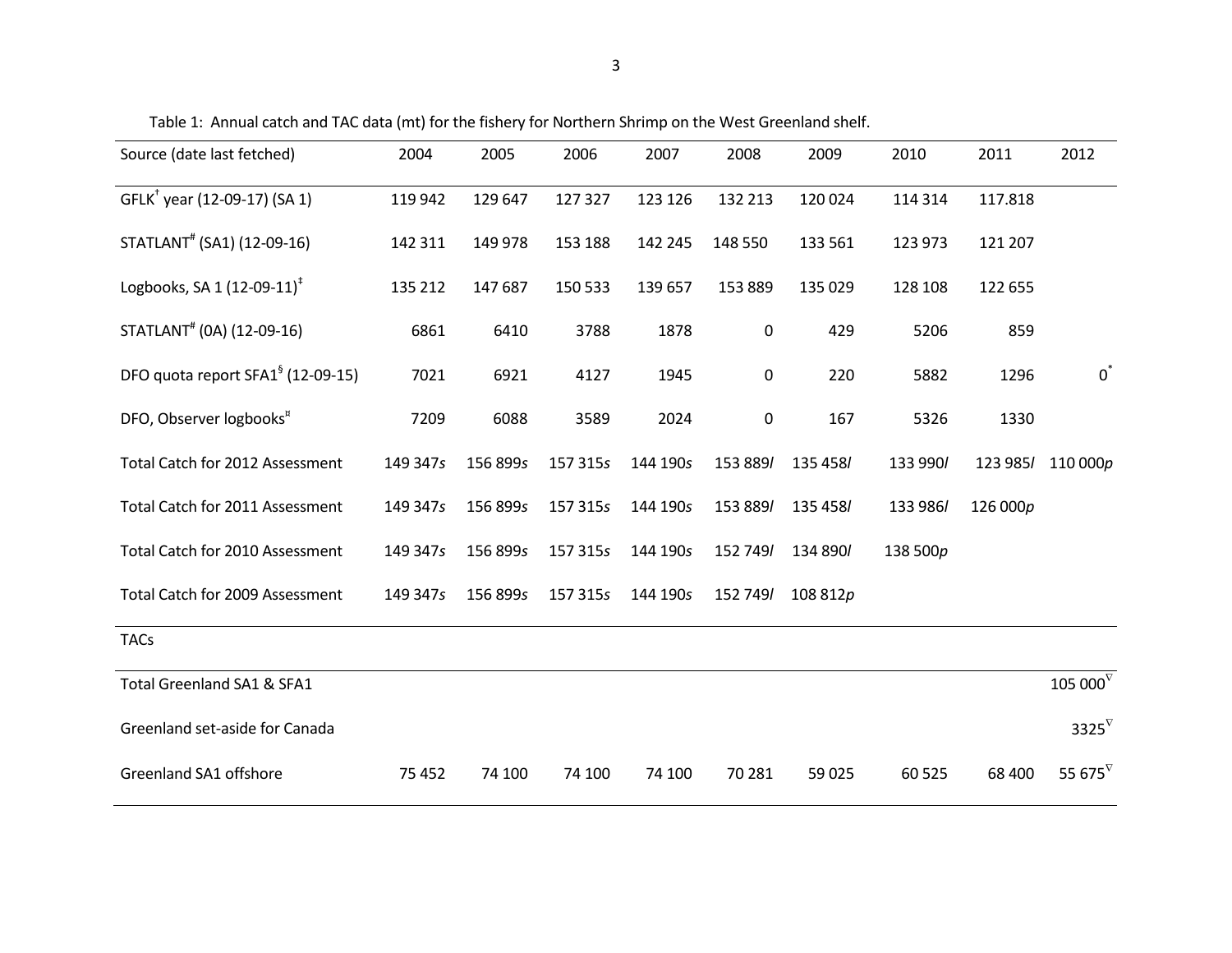| Greenland SA1 inshore              | 55 900  | 55 900  | 55 900   | 55 900  | 53 019  | 51 545  | 50 045  | 51 600  | 42 000 $^{\nabla}$ |
|------------------------------------|---------|---------|----------|---------|---------|---------|---------|---------|--------------------|
| <b>Greenland SA1 EU</b>            | 4000    | 4000    | 4000     | 4000    | 4000    | 4000    | 4000    | 4000    | 4000 $^{\nabla}$   |
| <b>Total Greenland enacted SA1</b> | 135 352 | 134 000 | 134 000  | 134 000 | 127 300 | 114 570 | 114570  | 124 000 | $101675^{\nabla}$  |
| Canada enacted SFA1                | 14 167  | 18 453* | 18 3 8 0 | 18417   | 18417   | 18417   | 18 417  | 18417   | 16 921 $^{\circ}$  |
| Total enacted TAC, SA1 & SFA1      | 149 519 | 152 453 | 152 380  | 152 417 | 145 717 | 132 987 | 132 987 | 142 417 | 118 596            |
| Advised by SC                      | 130 000 | 130 000 | 130 000  | 130 000 | 110 000 | 110 000 | 110 000 | 120 000 | 90 000             |

† quota drawdowns recorded in the GFLK data base; # species PRA (Northern Prawn) and PAN (Pandalid shrimps). <sup>‡</sup> since 2004 legally required to be 'live weight' and includes discards; the data fetched in September 2012 was used to update existing files held by Grønlands Naturinstitut;  $^{\, 5}$ Canadian Shrimp Fishing Area 1 is NAFO Division 0A east of longitude 60°30'W;  $*$  Newfoundland only, landings to 15.09.2012;  $*$  provided for 1999– 2005 through David Orr in St John's, for 2006–12 through Tim Siferd in Winnipeg. *l* logbooks*, s* STATLANT + DFO Commercial Statistics*, p* provisional; <sup>°</sup> DFO, internal Canadian Atlantic Quota Reports; <sup>∇</sup> [http://dk.nanoq.gl/Emner/Landsstyre/Departementer/Departement\\_for\\_fiskeri/](http://dk.nanoq.gl/Emner/Landsstyre/Departementer/Departement_for_fiskeri/) TACere\_og%20kvoter\_Fordeling\_af\_kvoter/Kvoter%202012/ Rejekvote\_2012.aspx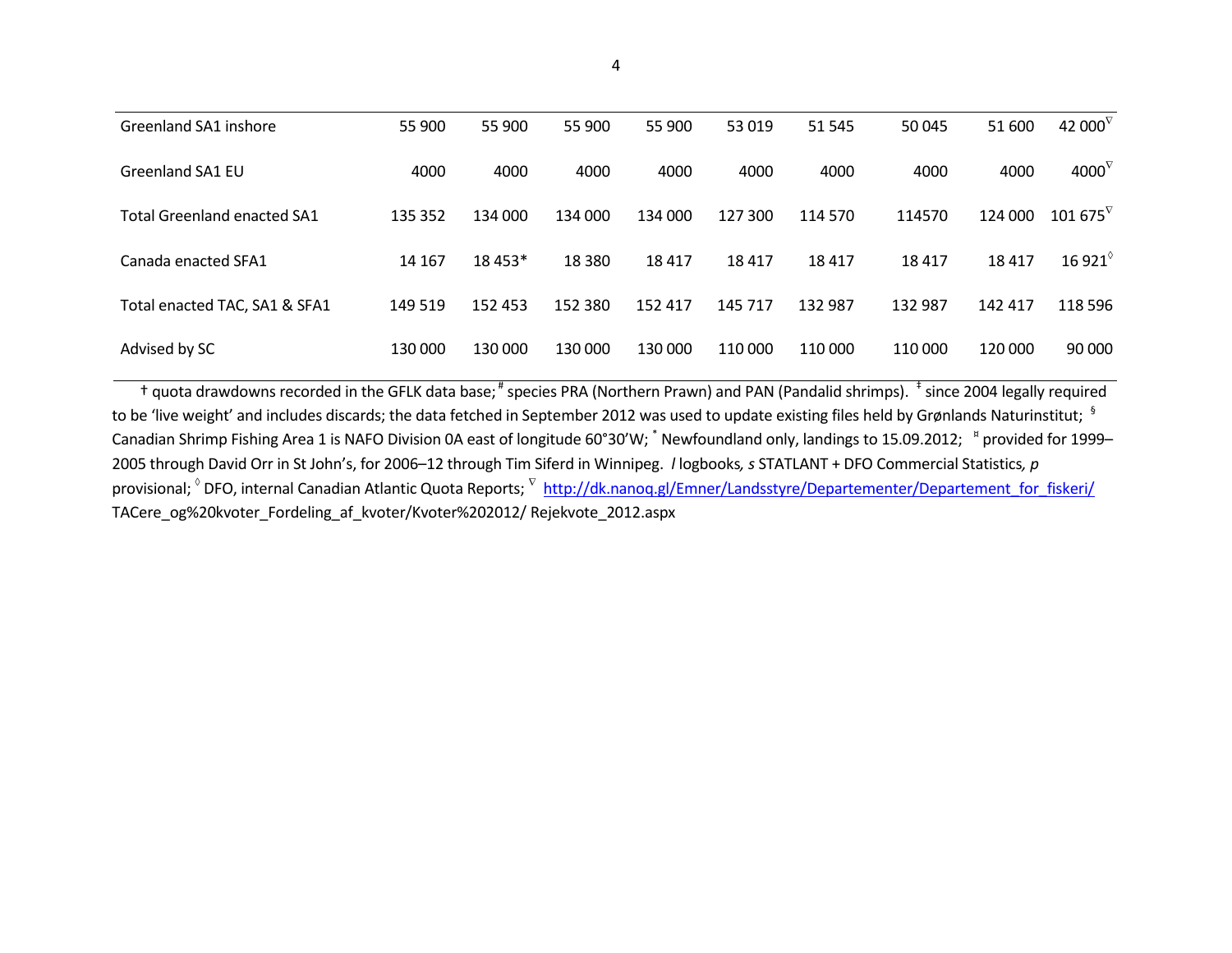Appendix: STATLANT 21A Reporting of Shrimp Catches.

Species reporting in NAFO STATLANT 21A was looked at for 2008–2011. NAFO STATLANT 21A statistics allow reporting of three kinds of shrimp: PRA, or Northern prawn, which is *Pandalus borealis*, AES, or Aesop shrimp, which is *P. montagui*, and PAN (Pandalid shrimps), which off West Greenland could be either or both. Greenland logbook data for the West Greenland fishery seems to show that clean catches of *P. montagui* are rare to non-existent while clean catches of *P. borealis* account for almost all the catch of this species. NAFO instructions on reporting say only that 'Quantities reported as "unspecified", "various", etc., should be reduced to a minimum.' In practice, reporting appears to vary from country to country and from region to region. Fishing in NAFO Division 0A (practically equivalent to Canadian SFA1, since Canada recorded no catch in SFA0 in these years), Canada–Newfoundland reported only PRA while Canada–Maritimes reported only PAN. Of EU countries, Denmark Mainland and Estonia reported only PRA while the UK reported only PAN. Denmark Greenland reported no PAN, only PRA and AES.

| Country             | <b>AES</b> | <b>PAN</b> | <b>PRA</b> |
|---------------------|------------|------------|------------|
| Canada Maritimes    |            | 1123       |            |
| Canada Newfoundland |            |            | 2747       |
| Denmark Greenland   | 140        |            | 514605     |
| Denmark Mainland    |            |            | 11832      |
| Estonia             |            |            | 1305       |
| United Kingdom      |            | 2173       |            |

Table A1: *P. borealis* in West Greenland: STATLANT 21A reported catches of shrimps in NAFO Div. 0A and NAFO SA1, 2008–11. (NAFO, 12-09-16.)

We have deduced that the distinction between PAN and PRA is one of reporting country—or region—rather than of species and the STATLANT 21A distinction is probably not useful, so we have included all reports of both in the STATLANT entries in the Catch Table although some proportion of the reports of both PRA and PAN is probably *P. montagui*. We have assumed that the Greenland reports of AES, on the other hand, do represent a species distinction, probably referring to clean, or almost clean, catches of *P. montagui*, and have omitted them.